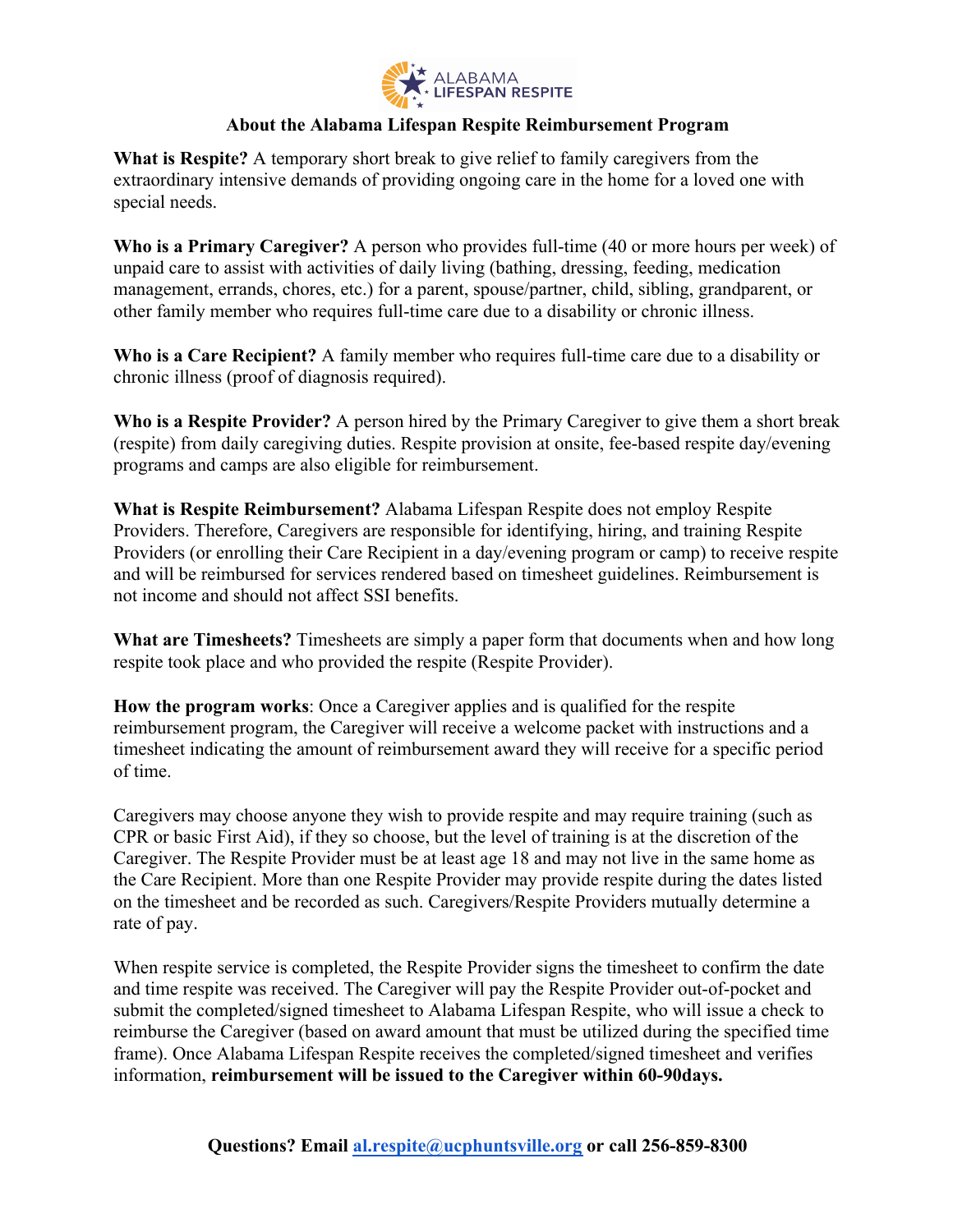

### **STOP! Please read the following information fully before completing your application.**

Are you a full-time, unpaid, family caregiver for a loved one of any age with a chronic illness or disability that requires around-the-clock care? Do you need a break (also known as respite)? If so, you are invited to \*apply for the Alabama Lifespan Respite Reimbursement program.

\*If you have applied for and received respite reimbursement from Alabama Lifespan Respite after **Sept. 1, 2021, there is no need to reapply**. Re-enrollment information will be sent to recipients by Aug. 31 annually.

**NOTICE**: *The completion of this application does not guarantee the awarding of financial assistance from Alabama Lifespan Respite. Please note that while Alabama Lifespan Respite wishes we could help all qualified individuals who seek assistance, regrettably we only have limited funds to meet the needs of qualified caregivers. Therefore, we can only respond to requests based on our available resources.*

# **CHECK LIST: Please mark that you have read and understand each of the following guidelines before applying for the Alabama Lifespan Respite Reimbursement Program.**

I understand that I cannot currently be receiving respite services through any other program in order to qualify for the Alabama Lifespan Respite reimbursement program.

I understand that only one caregiver per household is eligible to apply.

I understand that only one individual per household may be listed as the care recipient. (If you are caring for multiple individuals with special needs, please only list the individual who requires the most care.)

\_\_\_I understand that I cannot be listed as both the Primary Caregiver and the Respite Provider, and that the intent of this program is to reimburse me after I have paid a third-party for respite.

I understand that I must submit a proof of diagnosis for my care recipient, which is required to process my application.

\_\_\_I understand that I am responsible for selecting and training a trustworthy respite provider(s) who is at least 18 years of age and who lives outside of the care recipient's home. Neither Alabama Lifespan Respite nor UCP Huntsville will be held responsible for any actions taken by my selected respite provider.

\_\_\_I understand there is a **60-90 day processing period before I will receive reimbursement in the form of a check**. If I cannot wait 60-90 days for reimbursement, I understand that this program does not fit my needs and I will not apply to the program.

\_\_\_I agree to use respite reimbursement funds **only** for respite care.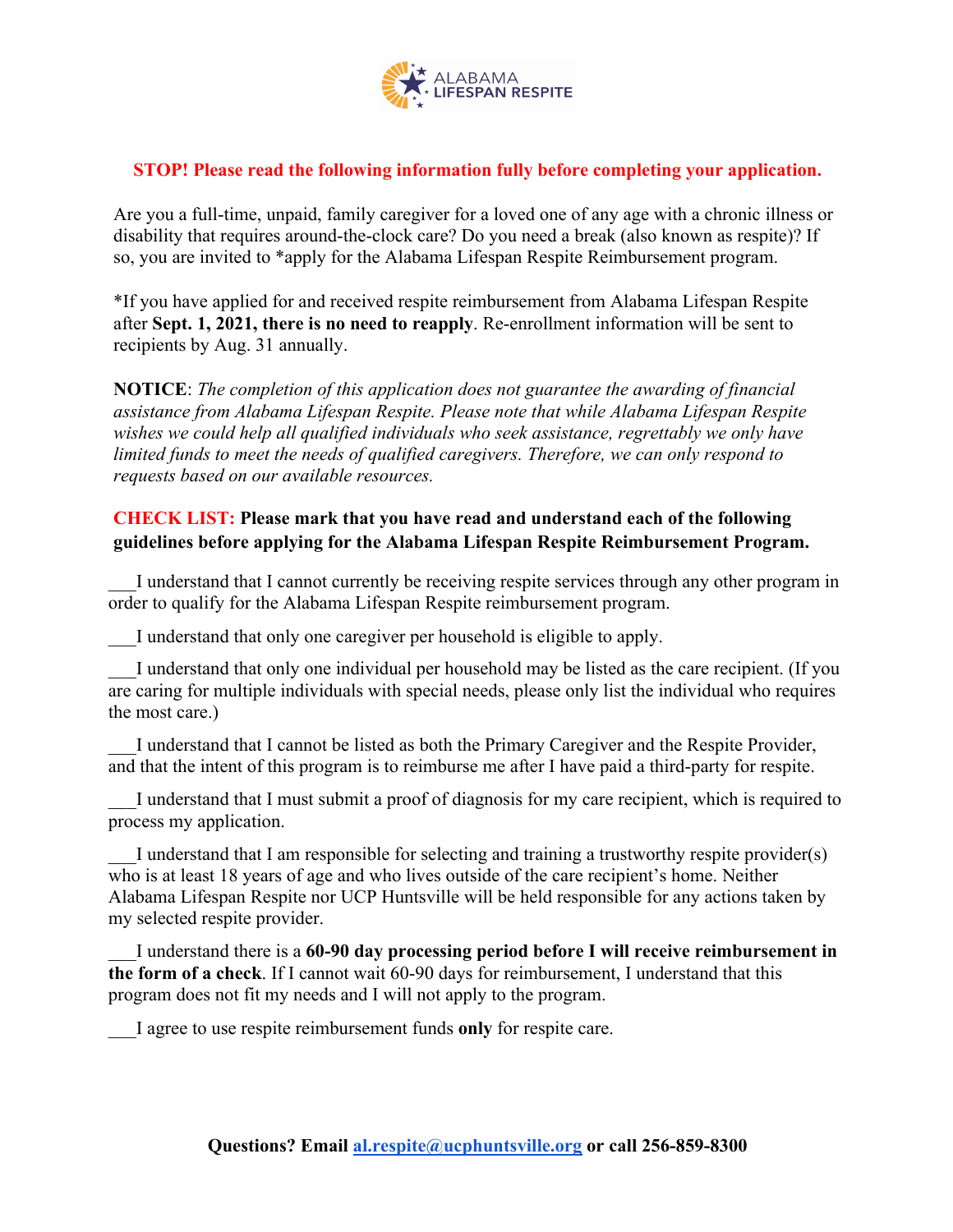

# **Alabama Respite Application**

| <b>Primary Caregiver:</b> (This<br>name must be used consistently<br>on all documentation for this<br>program moving forward):                                                                                                                                      | <b>Last Name:</b>                                   | First Name, MI:                                                              |
|---------------------------------------------------------------------------------------------------------------------------------------------------------------------------------------------------------------------------------------------------------------------|-----------------------------------------------------|------------------------------------------------------------------------------|
| <b>Caregiver Mailing Address</b><br>(# Street, Apt. #, PO):                                                                                                                                                                                                         | City, State, Zip:                                   | County:                                                                      |
| <b>Caregiver DOB:</b>                                                                                                                                                                                                                                               | <b>Caregiver Gender:</b><br>Female<br>Male<br>Other | <b>Preferred Method of</b><br><b>Contact:</b><br>Email<br><b>Postal Mail</b> |
| <b>Email Address:</b>                                                                                                                                                                                                                                               | Phone number with area<br>code:                     | Is your gross monthly<br>income above \$1,500?<br>Yes<br>No                  |
| 1. How are you (Primary Caregiver) related to the Care Recipient? Please check one below.<br>Parent<br>Spouse or partner<br>Child<br>Court Appointed Legal Guardian<br>Sibling<br>Grandparent<br>Other (please describe):<br>2. Please specify military status:     |                                                     |                                                                              |
| Served<br>Active<br><b>Retired</b><br>Never served<br>3. Please select your race:<br>Asian or Asian American<br><b>Biracial or Multiracial</b><br><b>Black or African American</b><br>Native Hawaiian or Pacific Islander<br>White<br>Other (please describe): ____ |                                                     |                                                                              |

**Questions? Email [al.respite@ucphuntsville.org](mailto:al.respite@ucphuntsville.org) or call 256-859-8300**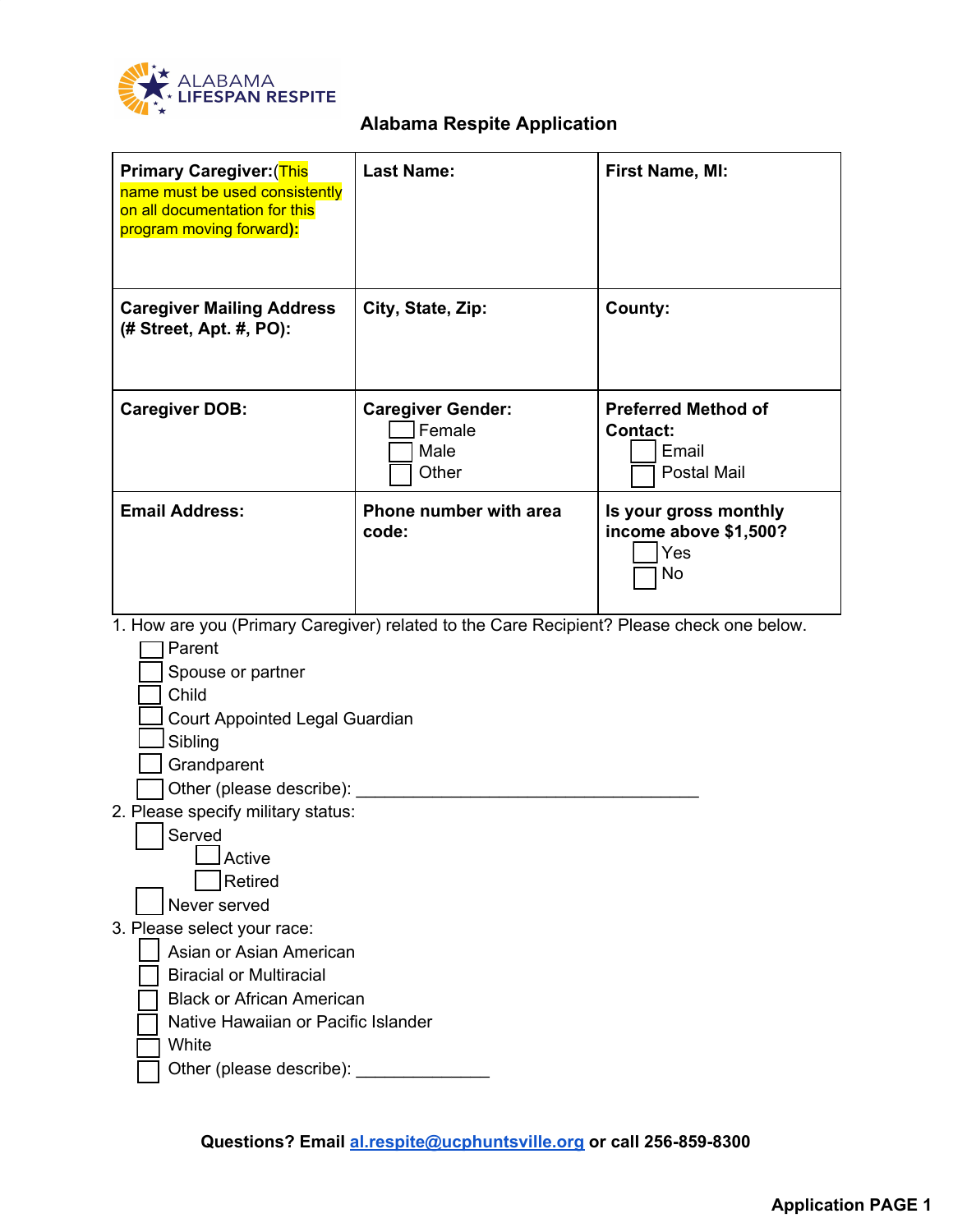

# **Primary Caregiver Information Continued:**

4. Please identify your ethnicity.

❏ Hispanic or Latino

❏ Not Hispanic or Latino

- 5. Do you (Primary Caregiver) and the Care Recipient live in the same household?
	- ❏ Yes
	- ❏ No

#### 6. How many hours of care do you provide in a week (please estimate)?

| Less than 40 hours |  |
|--------------------|--|
|                    |  |

❏ Between 40-60 hours

- ❏ Between 60-80 hours
	- ❏ 80+ hours
- 7. Are you interested in receiving information about a stipend for mental health counseling services?

| ÷<br>– |
|--------|
| ገ      |

- 8. On a scale of 1 to 10 (1 being little to no stress and 10 being very stressed), please determine your stress level at this time.
- 9. Please check any respite services you are currently receiving from the list below. If you are currently on a waiting list for any services below, please record the date you applied. If none, proceed to the next page.

| Medicaid<br><b>Waiver Home</b><br><b>Based Services</b><br>(respite only,<br>not health<br>insurance) | Alabama Cares<br>Date:         | <b>HEARTS</b><br>Date: | Alabama Head<br>Injury<br>Foundation<br>Date: |
|-------------------------------------------------------------------------------------------------------|--------------------------------|------------------------|-----------------------------------------------|
| Date:                                                                                                 |                                |                        |                                               |
| Veteran's<br>Administration<br>(Aid and<br>Attendance)                                                | <b>Autism Society</b><br>of AL | <b>ALS</b>             | Other (name of<br>program):<br>Date:          |
| Date:                                                                                                 | Date:                          | Date:                  |                                               |